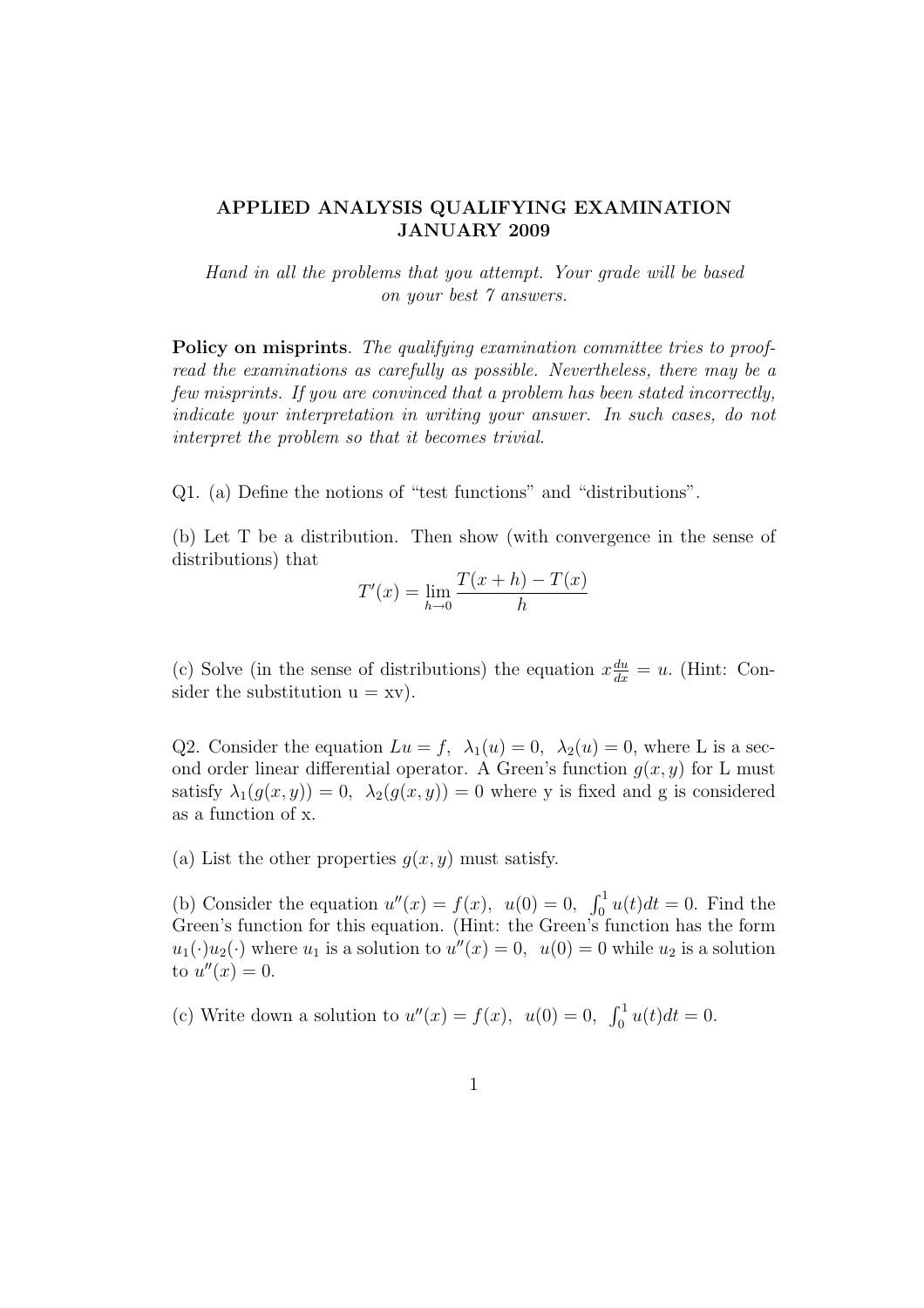Q3. (a) State the Courant Minimax Principle.

(b) Prove an inequality relating the eigenvalues of a symmetric matrix before and after one of its diagonal elements is increased.

(c) Use this inequality and the minimax principle to show that the smallest eigenvalue of

$$
\left(\begin{array}{rrr} 8 & 4 & 4 \\ 4 & 8 & -4 \\ 4 & -4 & 3 \end{array}\right)
$$

is less than zero.

Q4. (a) Let K be a compact, self-adjoint operator on a Hilbert space H and suppose  $(I - \lambda K)$  is bounded below, i.e.,  $\inf_{||u||=1} ||(I - \lambda K)u|| > 0$ . Explain why  $(I - \lambda K)u = f$  can always be solved whenever  $f \in H$ .

(b) With the same set-up as in (a), explain how to solve  $(I - \lambda K)u = f$ explicitly in terms of the eigenfunctions of K.

Q5. (a) Prove the following theorem: If  $\{P_n\}$  is a sequence of projections with the property that  $||P_nu - u|| \to 0$  as  $n \to \infty$  for every  $u \in H$ , and if  $(I - \lambda K)^{-1}$  exists, then  $u_n$ , the solution of  $(I - \lambda K)u_n = P_nf$ , converges to the solution of  $(I - \lambda K)u = f$  as  $n \to \infty$ .

(b) Apply this theorem to sketch a way to find an approximate solution of the integral equation

$$
u(x) + \int_0^1 k(x, y)u(y)dy = f(x)
$$

using piecewise linear finite elements. For simplicity assume  $k(x, y)$  and  $f(x)$ are continuous functions of their arguments and define  $\phi_k(x)$  to be the piecewise linear continuous functions with  $\phi_k(x_i) = \delta_{k,i}$  and linear on all the intervals  $[x_j, x_{j+1}]$  where  $x_j = j/n$ . Also assume that  $\{P_n\}$  are interpolating projections.

Q6. (a) Let f be a  $C^2$  map from  $R^3$  into R. State a necessary condition for a function  $y \in C^1[a, b]$  to minimize  $\int_a^b f(x, y(x), y'(x)) dx$  subject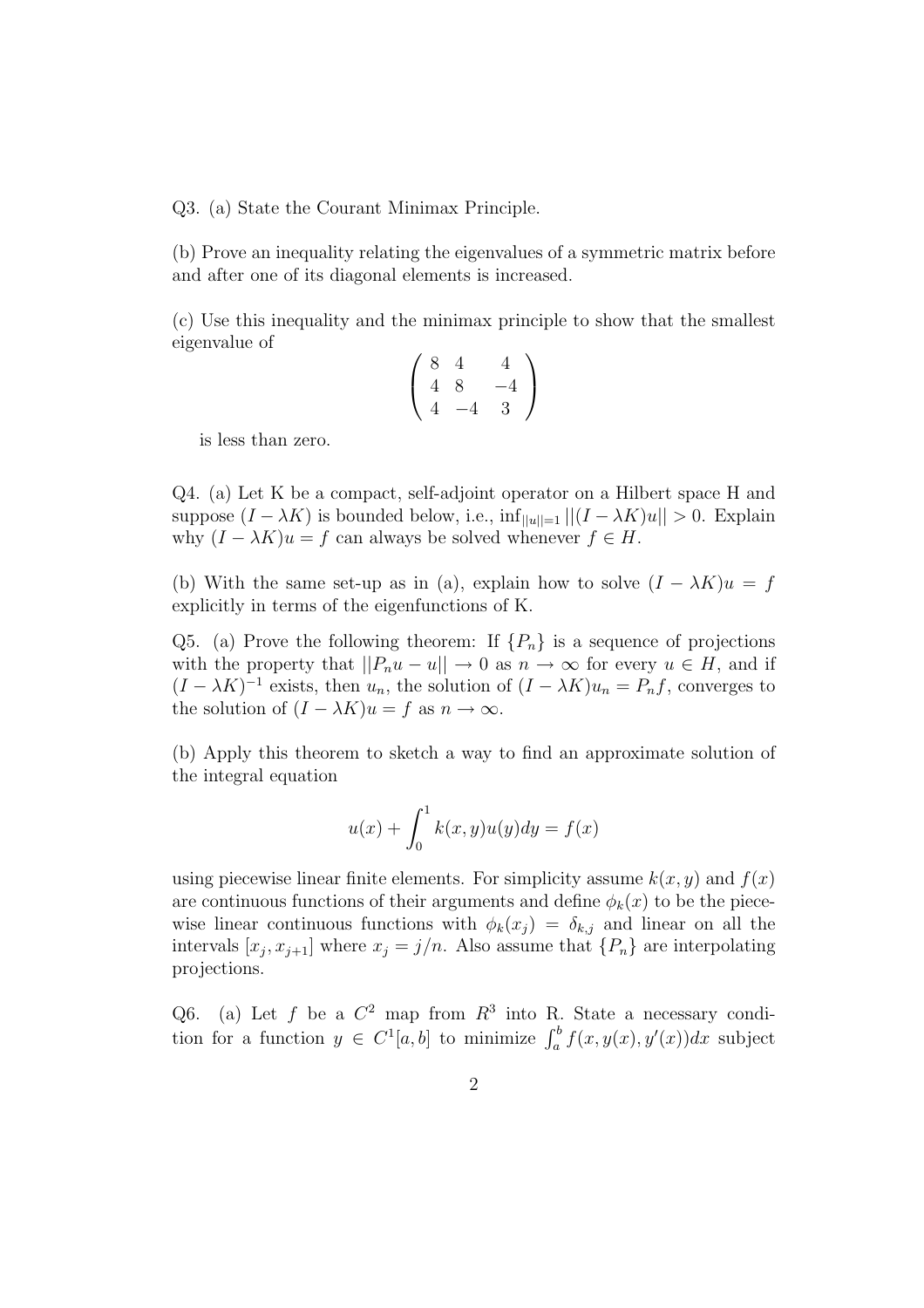to  $y(a) = \alpha$ ,  $y(b) = \beta$ . What conditions are necessary when you minimimize the same integral but with just an initial condition:  $y(a) = \alpha$ ?

(b) Among all the functions  $y \in C^1[a, b]$  that satisfy  $y(a) = \alpha$ ,  $y(b) = \beta$ , find the one for which  $\int_a^b u(t)^2 y'(t)^2 dt$  is a minimum. Here u is given as an element of  $C[a,b]$ .

Q7. Find two terms of the asymptotic expansion of

$$
I(x) = \int_0^\infty t^x e^{-t} \ln t dt.
$$

Q8. (a) Let X and Y be Banach spaces and let  $\Omega \subseteq X$  be an open set. If  $F: \Omega \to Y$  is continuous, define the Frechet derivative of F at  $x_0 \in \Omega$ .

(b) Define  $F: C[0, 1] \to C[0, 1]$  by the equation  $(F[x])(t) = x(t) + \int_0^1 [x(st)]^2 ds$ . Compute  $F'(x)$ .

(c) Let X and Y be Banach spaces and  $f : X \to Y$ . Prove that if f is differentiable at x, then f is Lipschitz continuous at x. This means that  $||f(y) - f(x)|| \leq \lambda ||x - y||$  for some  $\lambda$  and all y in a neighborhood of x. .